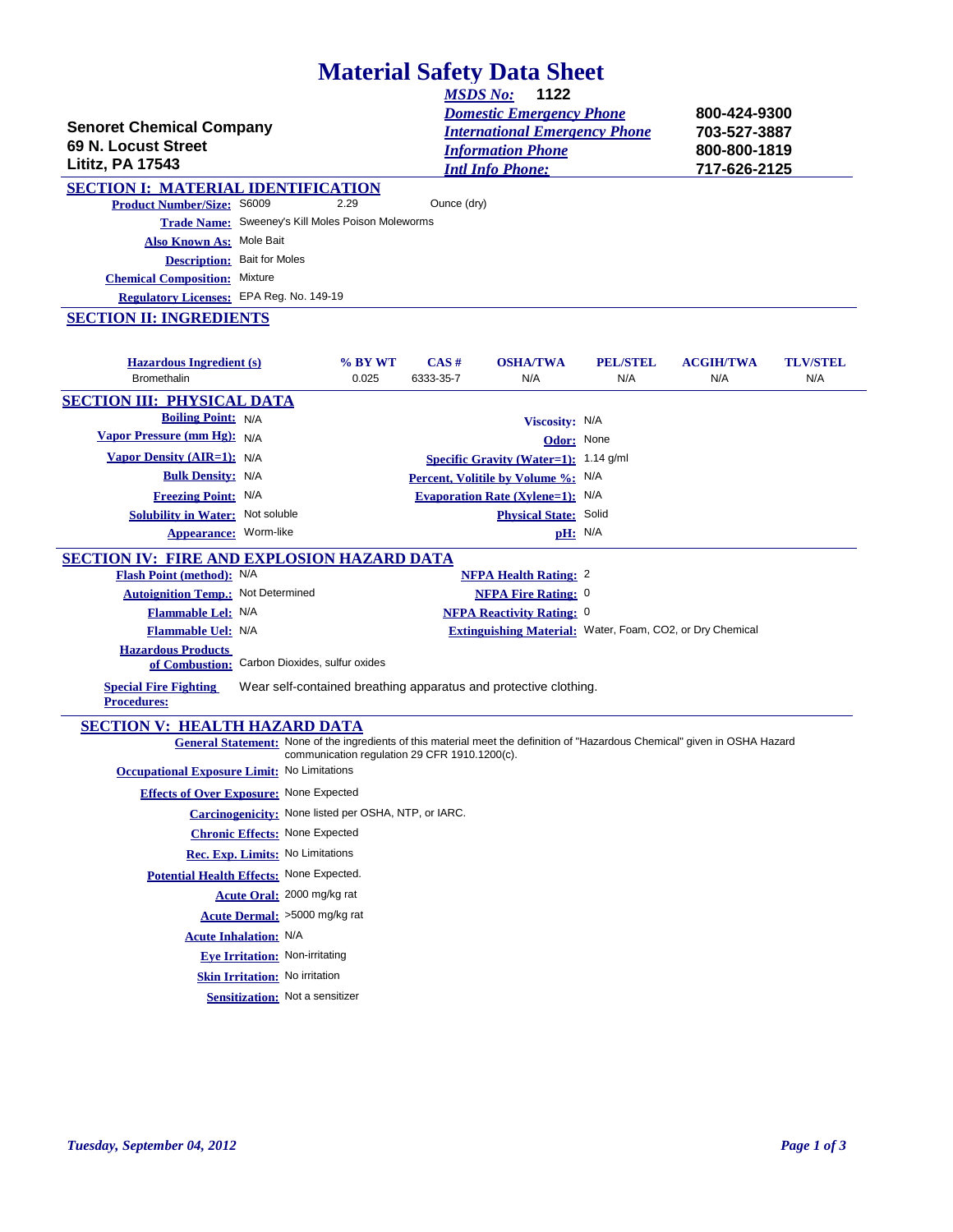|            |                                                  | <b>Route of Entry Symptoms/Effects of Overexposure First Aid</b>                                                                                                       |                                                                                                                                                                                                                                                                                                                                                                                       |
|------------|--------------------------------------------------|------------------------------------------------------------------------------------------------------------------------------------------------------------------------|---------------------------------------------------------------------------------------------------------------------------------------------------------------------------------------------------------------------------------------------------------------------------------------------------------------------------------------------------------------------------------------|
| Eye        | None Expected                                    |                                                                                                                                                                        | Hold eye open and rinse slowly and gently with water for 15-20 minutes. Remove<br>contact lenses, if present, after the first 5 minutes, then continue rinsing eye. Call<br>a poison center or doctor for treatment advice.                                                                                                                                                           |
| Skin       | None Expected                                    |                                                                                                                                                                        | Take off contaminated clothing. Rinse skin immediately with plenty of water for<br>15-20 minutes. Call a poison control center or doctor for treatment advice.                                                                                                                                                                                                                        |
| Inhalation | None Expected                                    |                                                                                                                                                                        | Move person to fresh air. If person is not breathing, call 911 or an ambulance,<br>then give artificial respiration, preferably mouth-to-mouth if possible. Call a<br>poison control center or doctor for treatment advice.                                                                                                                                                           |
| Ingestion  | Headache, confusion                              |                                                                                                                                                                        | Immediately call a Poison Control Center or physician, or transport the patient to<br>the nearest hospital. Do not drink water. Do no administer anything by mouth or<br>make the patient vomit unless advised to do so by a physician.                                                                                                                                               |
|            | <b>SECTION VI: REACTIVITY DATA</b>               |                                                                                                                                                                        |                                                                                                                                                                                                                                                                                                                                                                                       |
|            | <b>Stability:</b> Stable                         |                                                                                                                                                                        |                                                                                                                                                                                                                                                                                                                                                                                       |
|            | <b>Conditions to avoid:</b> N/A                  |                                                                                                                                                                        |                                                                                                                                                                                                                                                                                                                                                                                       |
|            |                                                  | Materials to avoid: Strong oxidizing agent.                                                                                                                            |                                                                                                                                                                                                                                                                                                                                                                                       |
|            | Hazardous Decomposition: Carbon oxides           |                                                                                                                                                                        |                                                                                                                                                                                                                                                                                                                                                                                       |
|            | Conditions to avoid: N/A                         |                                                                                                                                                                        |                                                                                                                                                                                                                                                                                                                                                                                       |
|            | <b>Hazardous Polymerization:</b> Will not occur. |                                                                                                                                                                        |                                                                                                                                                                                                                                                                                                                                                                                       |
|            | <b>Conditions to avoid:</b> N/A                  |                                                                                                                                                                        |                                                                                                                                                                                                                                                                                                                                                                                       |
|            |                                                  | <b>SECTION VII: SPILL OR LEAK PROCEDURES</b>                                                                                                                           |                                                                                                                                                                                                                                                                                                                                                                                       |
|            | released or spilled:                             |                                                                                                                                                                        | Steps to be taken if material is Ventilate the area, absorb spill with a suitable absorbent material.                                                                                                                                                                                                                                                                                 |
|            | <b>Waste Disposal Method:</b>                    | Place in closed container. Prevent the material from entering the waterways. Spilled material may be disposed of<br>according to Federal, State and local regulations. |                                                                                                                                                                                                                                                                                                                                                                                       |
|            | <b>Product Disposal Method:</b>                  | waste agency for disposal instructions.                                                                                                                                | Do not refill or reuse container. If empty, dispose of in trash or offer for recycling. If partially filled, call your local solid                                                                                                                                                                                                                                                    |
|            |                                                  | <b>SECTION VIII: SPECIAL PROTECTION INFORMATION</b>                                                                                                                    |                                                                                                                                                                                                                                                                                                                                                                                       |
|            |                                                  | info.                                                                                                                                                                  | Respiratory Protection: If engineering controls do not keep airborne concentrations to an acceptable level, an approved respirator must be worn.<br>Respiratory type: High efficiency particulate filters. Contact health and safety professionals or manufacturer for specific                                                                                                       |
|            | <b>Protective Gloves:</b>                        | Wear Rubber gloves                                                                                                                                                     |                                                                                                                                                                                                                                                                                                                                                                                       |
|            |                                                  | Eve Protection: Face Shield, Chemical Goggles, or Safety Glasses.                                                                                                      |                                                                                                                                                                                                                                                                                                                                                                                       |
|            | <b>Protective Clothing: Not Required</b>         |                                                                                                                                                                        |                                                                                                                                                                                                                                                                                                                                                                                       |
|            |                                                  | Ventilation: Use local exhaust if handling liquid in an enclosed area.                                                                                                 |                                                                                                                                                                                                                                                                                                                                                                                       |
|            | <b>Other Protective Equipment:</b>               | and equipment cool with a water spray.                                                                                                                                 | When Fire-Fighting, use a full-faced self contained breathing apparatus with full protective gear. Keep nearby containers                                                                                                                                                                                                                                                             |
|            | <b>Protection Note:</b>                          | conditions.                                                                                                                                                            | Personal protection information provided in this Section is based upon general information as to normal uses and                                                                                                                                                                                                                                                                      |
|            | <b>SECTION IX: SPECIAL PRECAUTIONS</b>           |                                                                                                                                                                        |                                                                                                                                                                                                                                                                                                                                                                                       |
|            |                                                  |                                                                                                                                                                        | Storage and Handling: Keep containers upright and closed. Store in areas that are cool, dry and well ventilated. Protect from heat and freezing.<br>Store away from ignition sources, keep out of streams, or ponds. Do not contaminate Do not contaminate water, feed or<br>food by disposal of waste or rinsate. Read and observe all cautions on the product label and directions. |
|            |                                                  |                                                                                                                                                                        | Other Precautions: Wear protective equipment during cleanup. Wash hands before eating or leaving the work site.                                                                                                                                                                                                                                                                       |
|            | <b>Precaution Note:</b> None                     |                                                                                                                                                                        |                                                                                                                                                                                                                                                                                                                                                                                       |
|            |                                                  | <b>SECTION X: ECOLOGICAL INFORMATION</b>                                                                                                                               |                                                                                                                                                                                                                                                                                                                                                                                       |
|            |                                                  | <b>Ecotoxicity:</b> Not Ecotoxic.                                                                                                                                      |                                                                                                                                                                                                                                                                                                                                                                                       |
|            |                                                  |                                                                                                                                                                        |                                                                                                                                                                                                                                                                                                                                                                                       |

**Environmental Fate:** Not persistent, does not bioaccumulate.